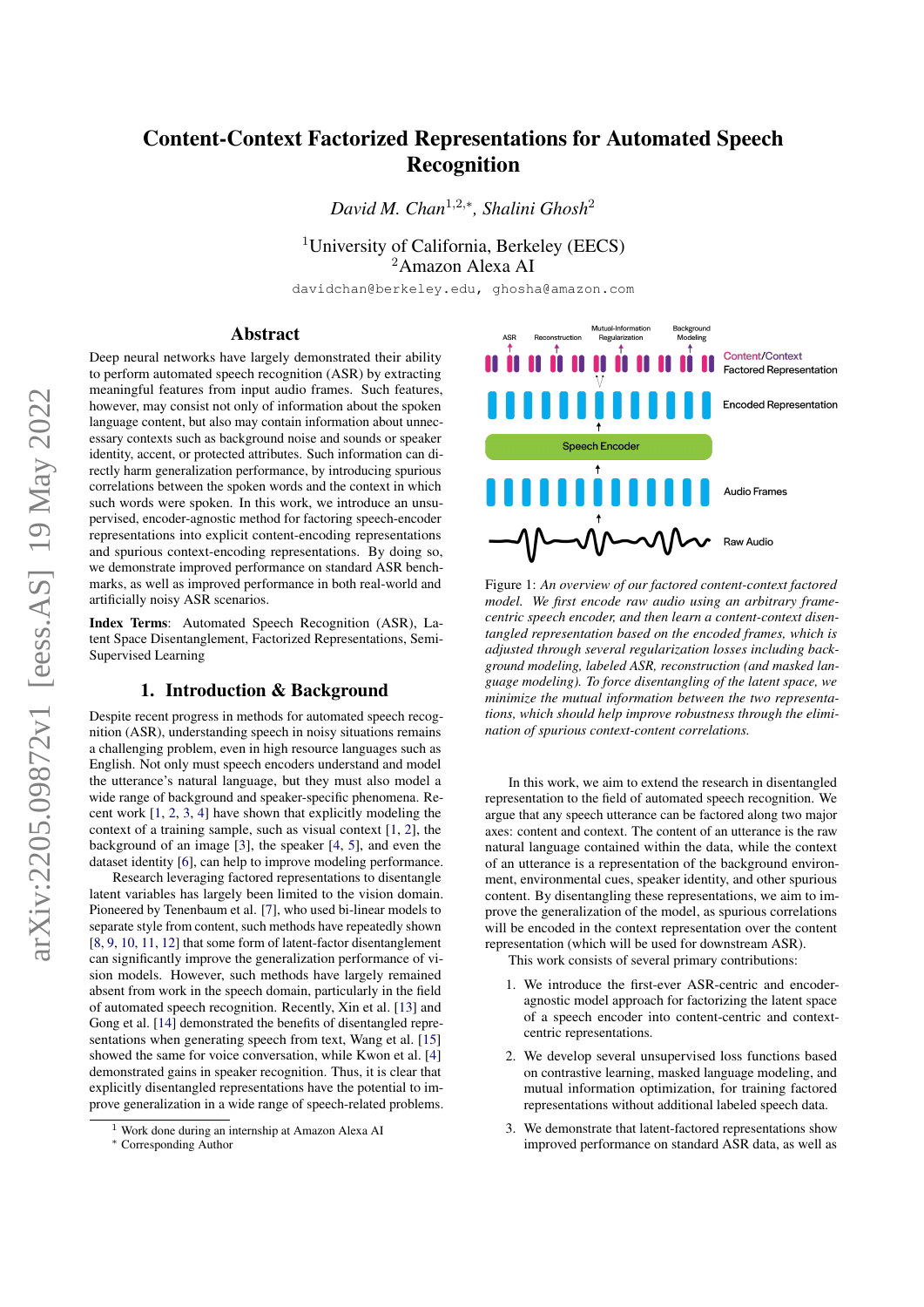<span id="page-1-1"></span>

Figure 2: *Overview of our proposed architecture. Raw audio features are extracted and then masked in a BERT-style masking approach to preserve noise robustness [\[16\]](#page-5-15). We then pass the masked frames through an arbitrary speech encoder, and from those embeddings, generate a content embedding (containing the content of the frame) and a context embedding (containing background and noise information). Using these embeddings, we perform several downstream tasks to improve and separate the representations, as discussed in [section 2.](#page-1-0)*

significantly improved performance in both artificially noisy and real-world noisy scenarios.

# 2. Methods

<span id="page-1-0"></span>In this work, we aim to factor the latent representation of an arbitrary frame-centric speech encoder into two components: a content-centric representation useful for ASR, and a contextcentric component that encodes background and spurious correlations. Our goals in designing such a content-context disentangled representation are several-fold:

- 1. Maximize the mutual information between the content representation, and the correct ASR labels.
- 2. Encourage the content representation to encode background features and noise.
- 3. Minimize the mutual information between the contextrepresentation and the content representation.

In this work, we achieve the second and third goals in an unsupervised fashion. In the future, we would like to explore options for achieving the first goal (i.e., maximizing the mutual information between the content-representation and correct phonemes) in an unsupervised way as well. Our overall architecture is specified in [Figure 2,](#page-1-1) and consists of two main components: (a) a factor-generator network that splits the framelevel outputs of an existing speech encoder into several factored representations of dimension  $F$ , and (b) a set of losses which encourage the above goals.

# <span id="page-1-2"></span>2.1. Factorized Learning with Cyclic Reconstruction

Unfortunately, many methods [\[8,](#page-5-7) [9\]](#page-5-8) for disentangled representations require access to additional labeled data to supervise

the paired factors. With a lack of labeled data already available for under-resourced languages, such methods are out of reach in most ASR application domains. We focus on learning disentangled representations in an unsupervised manner, e.g., unsupervised disentangling of features through the minimization of mutual information between latent representations during training. Minimizing the mutual information between two vectors is notably difficult, as no explicit upper bound for the mutual information can be directly optimized. Most recent work on learning disentangled representations such as Sanchez et. al. [\[12\]](#page-5-11) has relied on discriminator-centric estimation methods such as MINE [\[17\]](#page-5-16), which provides an approach for estimating the mutual information using a GAN-like discriminator. A significant drawback of these methods is instability during training caused by the adversarial losses, compounded with the complexity of min-max learning in a multi-loss framework.

Thus, instead of leveraging a discriminative model, we minimize the mutual information between our factors using DiCyR [\[3\]](#page-5-2), which leverages cyclic-reconstruction and gradient-reversal layers [\[18\]](#page-5-17) to maintain the constraint that the content representation shares little mutual information with the context representation. Let  $\Pi_{\text{context}}(e_i)$  be the context encoding of the frame  $e_i$ , and  $\Pi_{\text{content}}(e_i)$  be the content encoding of speech-encoded representation  $e_i$  (encoding frame  $f_i$ ). Leveraging DiCyR, we also define three models,  $\phi$ <sub>content</sub>,  $\phi$ <sub>context</sub> and  $\phi$ <sub>joint</sub> which are designed to reconstruct the content from the context, context from the content, and original audio frames from both context and content respectively. Thus, we optimize:

$$
L_{\rm mi} = L_{\rm m\text{-content}} + L_{\rm m\text{-context}} + L_{\rm m\text{-joint}} \tag{1}
$$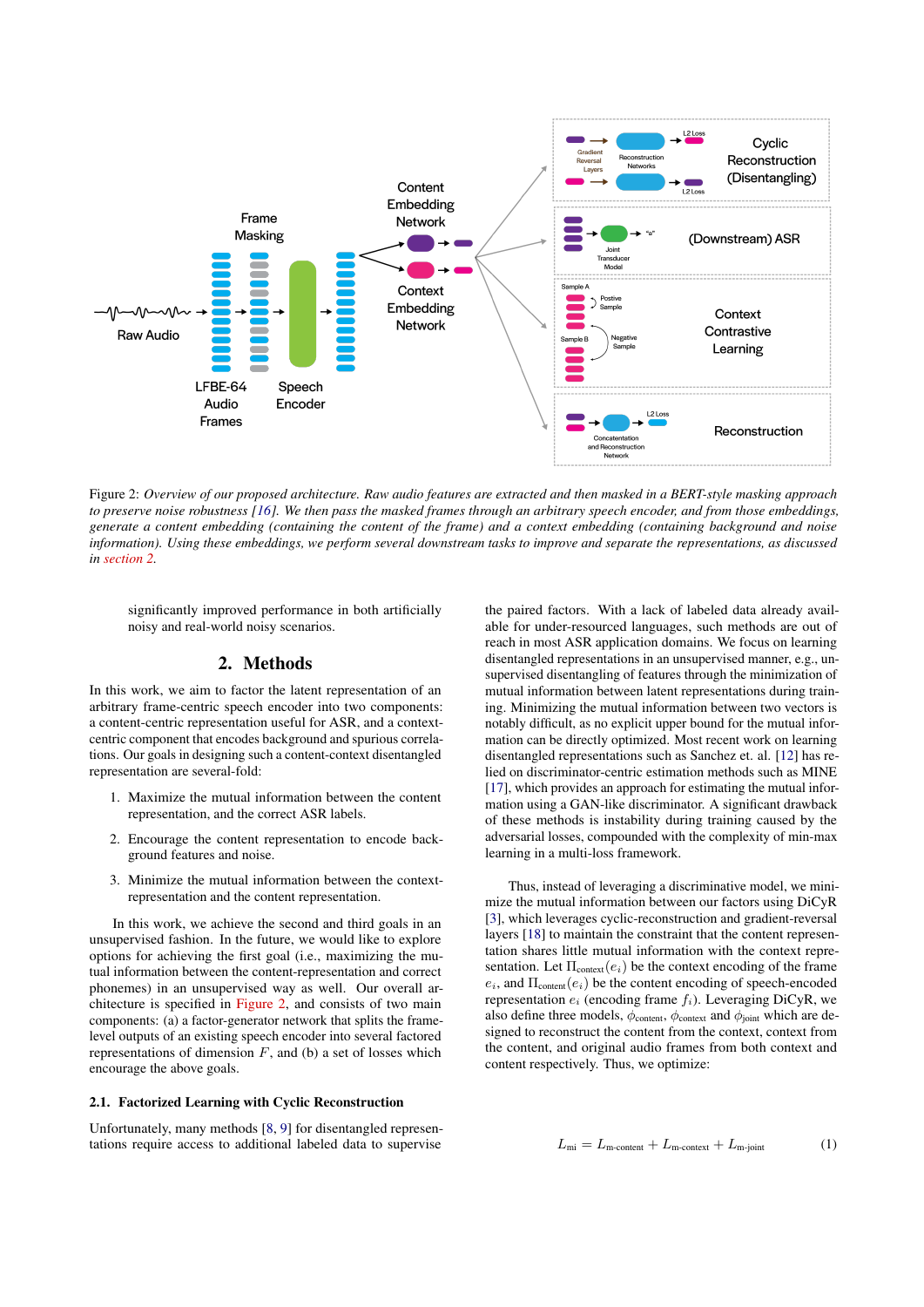where

$$
L_{\text{m-content}} = ||\Pi_{\text{content}}(e_i) - \phi_{\text{content}}(GRL(\Pi_{\text{context}}(e_i)))||_2
$$
  
\n
$$
L_{\text{m-context}} = ||\Pi_{\text{context}}(e_i) - \phi_{\text{context}}(GRL(\Pi_{\text{content}}(e_i)))||_2
$$
  
\n
$$
L_{\text{m-joint}} = ||f_i - \phi_{\text{joint}}(\Pi_{\text{content}}(e_i), \Pi_{\text{context}}(e_i)))||_2
$$

and  $GRL(\cdot)$  is a gradient reversal layer. In practice, both the  $\phi$  and  $\Pi$  projections are implemented as shallow MLPs with several hidden layers and ReLU activation.

#### <span id="page-2-0"></span>2.2. Unsupervised Background-Contrastive Learning

Minimizing the mutual information between the content and context representations may be insufficient alone to improve the quality of the model, as context-specific (but rare) information can still propagate through the content representation. To reduce this likelihood, we explicitly introduce the notion that the context-representation should fully model the background information, by encouraging the context-representation to be invariant between frames. To facilitate learning this invariant, we leverage a contrastive learning framework based on SimCLR [\[19\]](#page-5-18), which has shown promise when modeling invariants in the Computer Vision domain. Our implementation exploits the idea that within an utterance, the context embedding should remain the same (while the content often differs). Let  $\Pi_{\text{context}}(e_i^k)$  be the speech-encoded context representation of sample  $k$ , frame  $i$ . Thus, we can define the loss for a sample as:

$$
l_{k,i,j} = -\log \frac{exp(\Pi_{\text{context}}(e_i^k) \cdot \Pi_{\text{context}}(e_j^k))}{\sum_{l=1}^{M} exp(\Pi_{\text{context}}(e_i^k) \cdot \Pi_{\text{context}}(e_{min(j,|l|)}^{l}))}
$$

$$
L_{\text{contrast}} = \frac{1}{N} \sum_{k=1}^{N} \frac{1}{|k|^2} \sum_{i=1}^{|k|} \sum_{j=1}^{|k|} l_{k,i,j} \tag{2}
$$

where  $|k|$  is the length of sample  $|k|$ , N is the batch size, and M is the number of sampled negatives.

#### <span id="page-2-1"></span>2.3. Additional Noise-Robustness with Masked Language Modeling

Recently, HuBERT [\[20\]](#page-5-19) has demonstrated that pre-training speech encoders using masked language modeling techniques, drawn from the NLP domain, can significantly improve the robustness of ASR models, particularly in noisy domains. As shown in [Figure 2,](#page-1-1) we modify the input to our base speech encoder to perform frame-level masking in addition to SpecAugment masking, masking each frame with a probability  $\pi_{\text{mask}}$ . In most of our experiments, we find that setting  $\pi_{\text{mask}} = 0.15$  gives the best performance.

#### 2.4. Experimental Design

Speech Encoders: Because our method is speech encoder agnostic, we evaluate our method using two speech encoders: An RNN-based encoder similar to the one in use in RNN-T [\[21\]](#page-5-20) encoder, and the more recent Conformer encoder [\[22\]](#page-5-21), which leverages attention-based modeling. For the RNN-T encoder, we use a six layer LSTM encoder with a hidden dimension of 1024 (66M Params). For the conformer encoder on Librispeech, we follow Gulati et al. [\[22\]](#page-5-21) and use a 17 layer encoder with a hidden dimension of 512 (118M Params). For internal Alexa-AI data, we use a conformer model with 208.37M parameters. For the ASR models, we use an LSTM-based decoder with two layers, and a hidden dimension of 1024. All models leverage ReLU activations, batch-normalization, and dropout of 0.1. For the ASR tokenization, we use a sentence-piece model [\[23\]](#page-5-22) with a vocab size of 640 (librispeech) and 4096 (internal).

Losses: Combining the losses from subsections [2.1,](#page-1-2) [2.2,](#page-2-0) and [2.3,](#page-2-1) in addition to the standard joint-model ASR loss [\[21\]](#page-5-20) using the content embeddings as the speech encoder output (as shown in [Figure 2,](#page-1-1) which we refer to as  $L_{\text{asr}}$ ) we optimize the combined loss function:

$$
L_{\text{total}} = L_{\text{asr}} + \lambda_{\text{mi}} L_{\text{mi}} + \lambda_{\text{contrast}} L_{\text{contrast}} \tag{3}
$$

where the  $\lambda$  values represent hyper-parameter tradeoffs between the different loss terms.

In practice, this loss function has heavy regularization effects. To balance these effects while retaining the same number of parameters, we find that decreasing the dropout ratio and learning rate during training can lead to improved performance.

Datasets: We both train and evaluate the proposed model on the LibriSpeech [\[24\]](#page-5-23) dataset, which consists of 970 hours of labeled speech. Librispeech consists of two splits: "test-clean" and "test-other". "Test-clean" is composed of 5.4 hours of relatively clean speech, while "test-other" consists of 5.1 hours of uncleaned speech data. In addition to Librispeech, we demonstrate the real-world performance of our method by training on 300K hours of transcribed and self-distilled unlabeled Alexa speech data. Using this model, we present evaluation results on several Alexa-AI datasets: "Base" containing 41K utterances that well-represent general Alexa speech tasks, and "Rare", containing 48K utterances representing the long-tailed distribution of rare words. For training on the Alexa data, we use 120K hours of labeled utterances, with an additional 300K hours of self-supervised training data. All internal datasets have been processed to de-identify user data.

Data Pre-Processing: Speech utterances are pre-processed by first performing a global normalization, where audio signals are normalized to have zero mean, and unit standard deviation. Following normalization we extract, as input, 64-dimensional Log-Filterbank Energy (LFBE) features [\[25\]](#page-5-24). Three frames are then stacked to generate 192-dimensional inputs, which are then augmented using SpecAugment [\[26\]](#page-5-25) with two frequency masks, twenty time masks, an adaptive multiplicity of 0.04, a maximum ratio of masked frequencies of 27/80 and a maximum ratio of masked time frames of 0.04.

Artificial Noise: To simulate noisy situations, we perform data-mixing during testing where two utterances  $u_a$  and  $u_b$  are mixed at a frame level to generate  $u_m = (1 - \alpha_m)u_a + \alpha_m u_b$ (Note that both utterances are magnitude normalized a-priori). Utterances are mixed at random, however, the chosen mixed utterances are the same across evaluations.

Implementation and Optimization Details: In our experiments, we use a factor-dimension  $F$  of 512, and a factorprojection model consisting of three hidden layers, ReLU activations, and a hidden dimension of 512. In practice, we found that for masked language modeling, a masking ratio of 0.15 was the best during training. When trading off between features, we found that  $\lambda_{contrast} = 0.3$ , and  $\lambda_{mi} = 0.1$  to be optimal on a dev-set. For Librispeech, the model is implemented in Tensorflow, and is trained using 24 Nvidia V-100GPUs for 65 epochs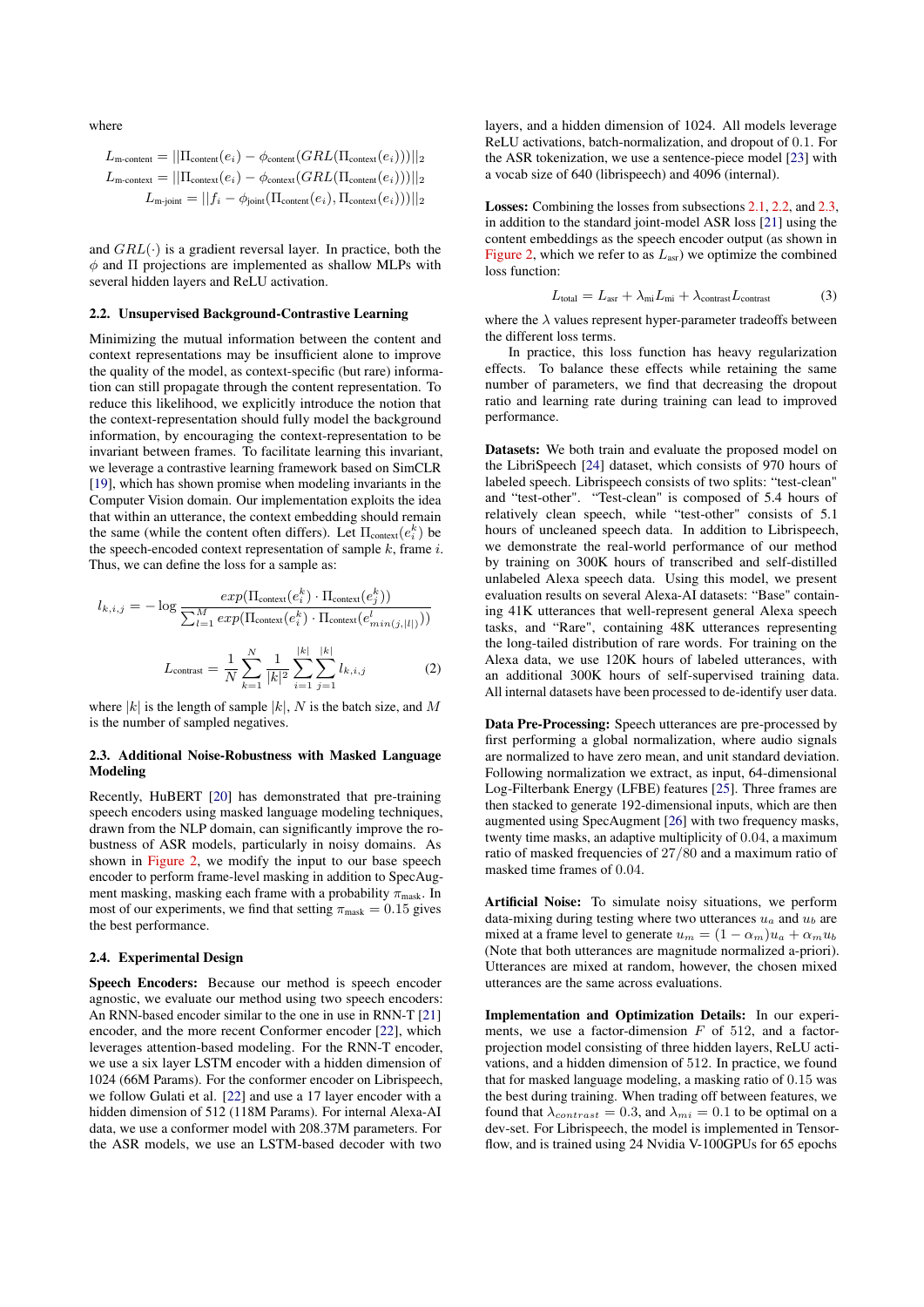<span id="page-3-0"></span>Table 1: *Results summary of word error rate for the Librispeech dataset with no additional language model. FR: Factored Representation, BG-C: Background-Contrastive Objective, MLM: Masked Language Modeling*

| <b>Method</b>    | FR | BG-C            | MLM             | test-clean        | test-other         |
|------------------|----|-----------------|-----------------|-------------------|--------------------|
| <b>RNN-T</b>     |    |                 |                 |                   |                    |
|                  |    |                 | <b>Baseline</b> | 6.05              | 15.43              |
|                  |    |                 |                 | $6.06$ (+0.01%)   | 15.42 (-0.06%)     |
|                  |    |                 |                 | $6.08$ $(+0.05%)$ | 15.46 (+0.19%)     |
|                  |    |                 |                 | $5.98$ (-1.16%)   | $15.07$ (-2.33%)   |
|                  |    |                 |                 | 5.91 $(-2.31\%)$  | $15.01$ $(-2.72%)$ |
|                  |    |                 |                 | $5.87$ (-2.97%)   | 14.84 (-3.82%)     |
|                  |    |                 |                 | $5.80$ (-4.13%)   | 14.61 $(-5.31\%)$  |
| <b>Conformer</b> |    |                 |                 |                   |                    |
|                  |    | <b>Baseline</b> |                 | 2.13              | 4.31               |
|                  |    |                 |                 | $2.12$ $(-0.47%)$ | $4.28$ (-0.70%)    |
|                  |    |                 |                 | $2.14$ $(+0.47%)$ | $4.30$ (-0.23%)    |
|                  |    |                 |                 | $2.10$ (-1.41%)   | 4.26 $(-1.16%)$    |
|                  |    |                 |                 | $2.11$ (-0.90%)   | $4.20$ $(-2.55%)$  |
|                  |    |                 |                 | $2.09$ (-1.87%)   | $4.16$ (-3.48%)    |
|                  |    |                 |                 | $2.07$ (-2.81%)   | $4.10$ (-4.77%)    |

<span id="page-3-1"></span>Table 2: *Relative percent improvements of our proposed models over baseline models (no language model) on the Alexa-AI Base and Alexa-AI Rare datasets.*

| Method               | $_{rel}$ WER | $_{rel}$ SUB | $_{rel}$ INS | $\mathbb{P}^1$ DEL. |
|----------------------|--------------|--------------|--------------|---------------------|
| <b>Alexa-AI Base</b> |              |              |              |                     |
| RNN-T                | $2.1\%$      | $3.0\%$      | $2.1\%$      | 5.1%                |
| Conformer            | 4.47%        | $4.3\%$      | $0.01\%$     | $7.5\%$             |
| <b>Alexa-AI Rare</b> |              |              |              |                     |
| RNN-T                | $3.9\%$      | $2.7\%$      | 0.06%        | $1.9\%$             |
| Conformer            | 4.50%        | $4.9\%$      | 5.49%        | 2.9%                |
|                      |              |              |              |                     |

with a batch size of 2048 and the Adam optimizer, with a learning rate of  $3e^{-4}$ . For the Alexa-AI datasets, the model is trained using 104 Nvidia V-100 GPUs for 120 epochs with a batch size of 832 and the Adam optimizer, with a warmup/hold learning rate schedule with 10, 000 warmup steps and a maximum learning rate of  $5e^{-3}$ .

# 3. Results & Discussion

[Table 1](#page-3-0) demonstrates the performance of our model on both the RNN-T and Conformer encoders when trained and evaluated on the Librispeech dataset. We can see here that using the factored representation alone does not add much additional benefit, which as discussed in [subsection 2.1,](#page-1-2) makes some sense as forcing the model to encode foreground and background separately does not actually add any representational power on its' own. Additionally notable, adding background-contrastive learning to a non-factored representation actually performs worse in most situations, suggesting that alone (without the factorization), the contrastive learning only serves to confuse the model. Of the single techniques, only MLM improves performance. When combining the factored representation with the background-contrastive learning or MLM, performance notably improves, and combining all three of the losses leads to the optimal improvement over the baseline models.

These gains are not only limited to Librispeech. [Table 2](#page-3-1) demonstrates the performance of our model when trained on

<span id="page-3-2"></span>Table 3: *Word Error Rate of our proposed models vs. baseline models for test sets of the Librispeech dataset with artificially noisy test data, generated by sample mixing with rate*  $\alpha_m$ .

| <b>Noise</b>    | Method           | test-clean        | test-other        |
|-----------------|------------------|-------------------|-------------------|
| $\alpha_m=0$    |                  |                   |                   |
|                 | RNN-T            | 6.05              | 15.43             |
|                 | RNN-T (Ours)     | $5.80\,$ (-4.13%) | 14.61 $(.5.31\%)$ |
|                 | Conformer        | 2.13              | 4.31              |
|                 | Conformer (Ours) | $2.07$ (-2.81%)   | $4.10$ (-4.77%)   |
| $\alpha_m=0.1$  |                  |                   |                   |
|                 | RNN-T            | 6.19              | 15.88             |
|                 | RNN-T (Ours)     | $5.82$ (-3.83%)   | $15.13$ (-4.68%)  |
|                 | Conformer        | 2.21              | 4.53              |
|                 | Conformer (Ours) | $2.12$ (-4.07%)   | 4.29 $(-5.30\%)$  |
| $\alpha_m=0.25$ |                  |                   |                   |
|                 | RNN-T            | 7.58              | 20.01             |
|                 | RNN-T (Ours)     | $7.25$ (-4.35%)   | 18.99 (-5.10%)    |
|                 | Conformer        | 2.67              | 5.60              |
|                 | Conformer (Ours) | $2.54$ (-4.86%)   | $5.32$ (-4.95%)   |
| $\alpha_m=0.3$  |                  |                   |                   |
|                 | RNN-T            | 8.65              | 21.88             |
|                 | RNN-T (Ours)     | $8.21$ (-5.09%)   | $20.41$ (-6.72%)  |
|                 | Conformer        | 2.79              | 6.72              |
|                 | Conformer (Ours) | $2.56$ (-8.24%)   | 5.86 $(-12.79%)$  |

real-world Alexa-AI benchmarks. From these results, we can see that the model achieves similar gains on both the Base and Rare datasets, with gains on the rare data word-error-rate slightly outpacing those on the base dataset. Because we expect our model to mainly handle noise (and not necessarily allow for additional representation), the fact that the gains are similar on these datasets makes some sense (as they are drawn from the same noise distributions). Notably, the model seems to make the most gains in substitutions and deletions, which are often caused by noisy situations.

To further validate the fact that our model is performing well in noisy scenarios, [Table 3](#page-3-2) demonstrates the performance of our method on artificially noisy data. We can see that while the performance degrades rapidly as we introduce noisy data (up to 30% mixed samples), our model is able to significantly outperform the baseline method. It's interesting to see that for both [Table 3](#page-3-2) and [Table 1,](#page-3-0) the performance on the test-other dataset improves more, relative to the test-clean dataset. This performance increase is likely due to the data: in the test-other dataset, modeling the background is far more important than modeling the foreground, leading to a performance increase for our method.

## 4. Conclusion

In this work, we have introduced a novel unsupervised, encoderagnostic method for factoring speech-encoder representations into explicit content-encoding representations, and spurious context-encoding representations. We demonstrate that our method performs well on several encoders and datasets, as well as that our method is robust to both real-world and artificial noise. While this work is a strong first step towards exploring disentangled latent spaces for ASR, there is significant space to expand how we train such factored representations. While our current method factors along the explicit axes of content and context, we believe that the number of factors could be expanded to include variables such as visual and multi-modal referential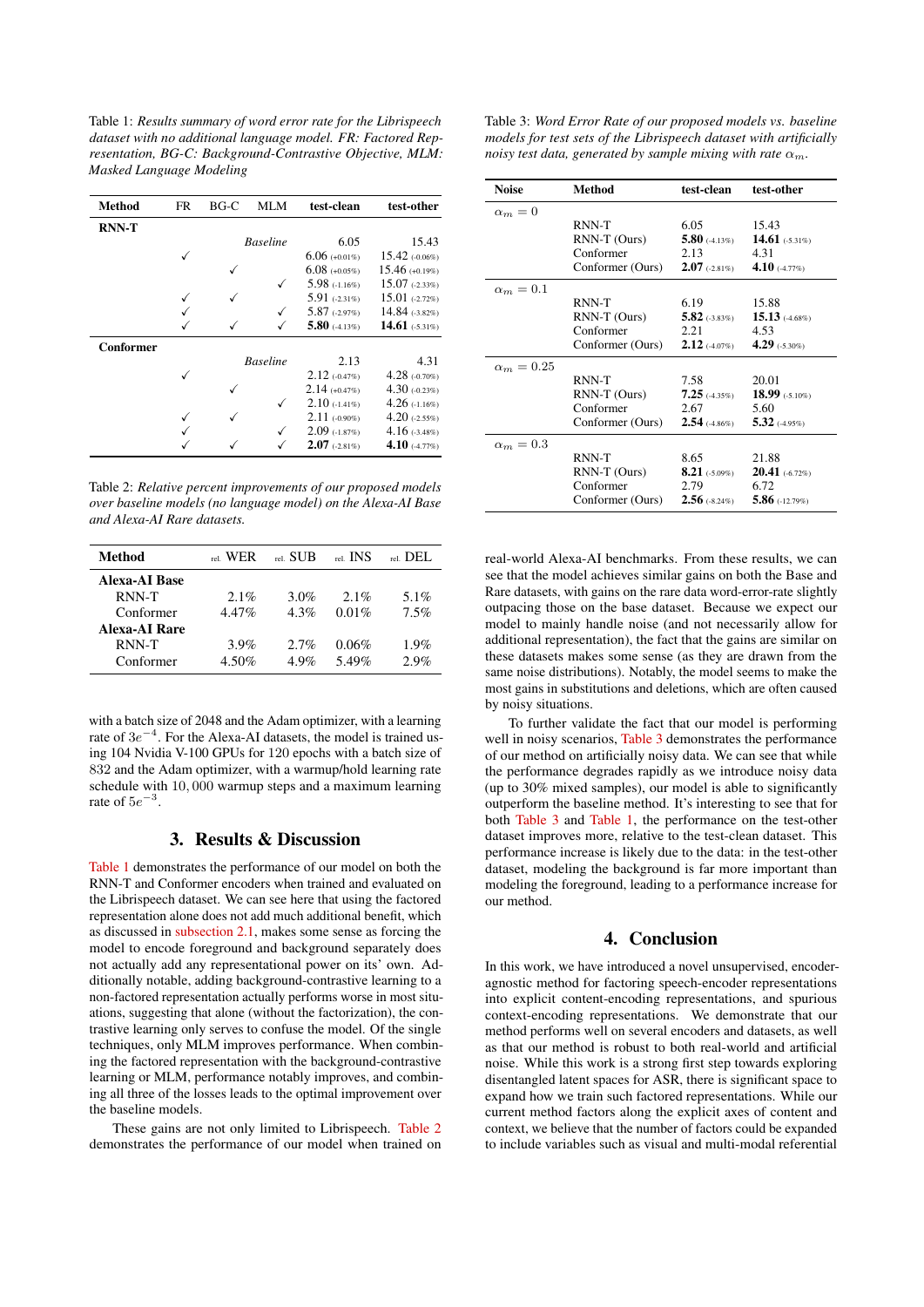content, speaker language and identity, device and input-specific profiles and geographic or regional factors among others. While such factors may require additional labeled data, they can help to further build disentangled representations of audio which focus on content over context. We strongly believe that such disentangled representations present a path forward for integrating and improving ASR models in a wide range of domains and applications.